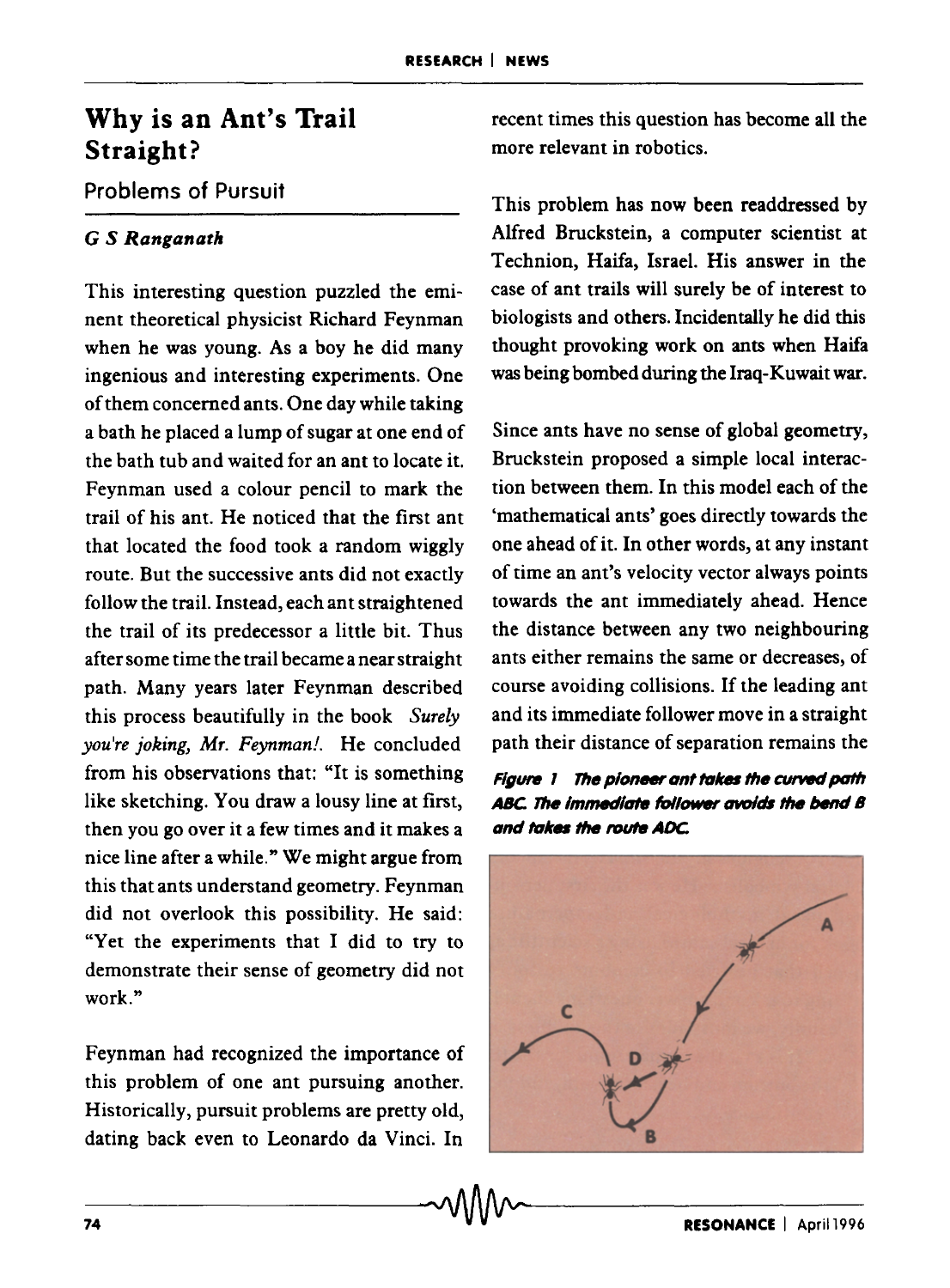same. However, when the ant ahead is going round a bend the follower heads straight towards it avoiding the bend (see *Figure 1).* This process continues with every successive ant avoiding the kinks in the path of its predecessor. In course of time, the random path continuously shrinks in length and is finally transformed into one of minimum length, which is a straight line.

Mathematically this process is governed by a non-linear differential equation. Solving it for the pursuit path of the follower given the trail of the leader is a very difficult task. Although attempts to solve such problems began in the eighteenth century, to date we have solutions only in two cases! The first one concerns pursuit on a straight line at constant speed and the second one relates to pursuit on a circle. Bruckstein has worked out only the limiting behaviour of the solutions of the differential equation. He finds that the solutions finally converge to a straight line. This study has unravelled a possible interaction that can exist in the world of ants. But a word of caution is in order. In principle one can try different trail following models based on other local interactions. These models may also have solutions that finally converge to a straight line. Thus only one of the possible interactions between neighbouring ants has been suggested by Bruckstein.

It is important to mention here that there is one case where the differential equation has a neat solution. Let us say that four ants are located at the vertices of a square, at the centre of which is a lump of sugar. Can all the four ants reach this lump of sugar simultaneously? Yes, they can. If each ant starts moving at the same speed but follows the ant to its right (or left), then the differential equation yields the answer that all the ants will spiral towards the centre at the same time. Interestingly, in this case each ant covers a distance equal to the edge of the square. This problem has been generalised to the case of different numbers, of ants at arbitrary starting positions with variations of the speed and local pursuit laws.

In this context we recall Littlewood's lovely problem of a lion catching a gladiator. We can recast this problem to our present theme. Let us say an ant A is threatened by an enemy ant E in a closed area. This is not impossible in the world of ants. Further, let us say that the two ants are equally energetic and hence can always move with the same speed. Then surprisingly our ant A can avoid being captured by its enemy E if it adopts the following strategy: The ant A begins by moving at right angles to